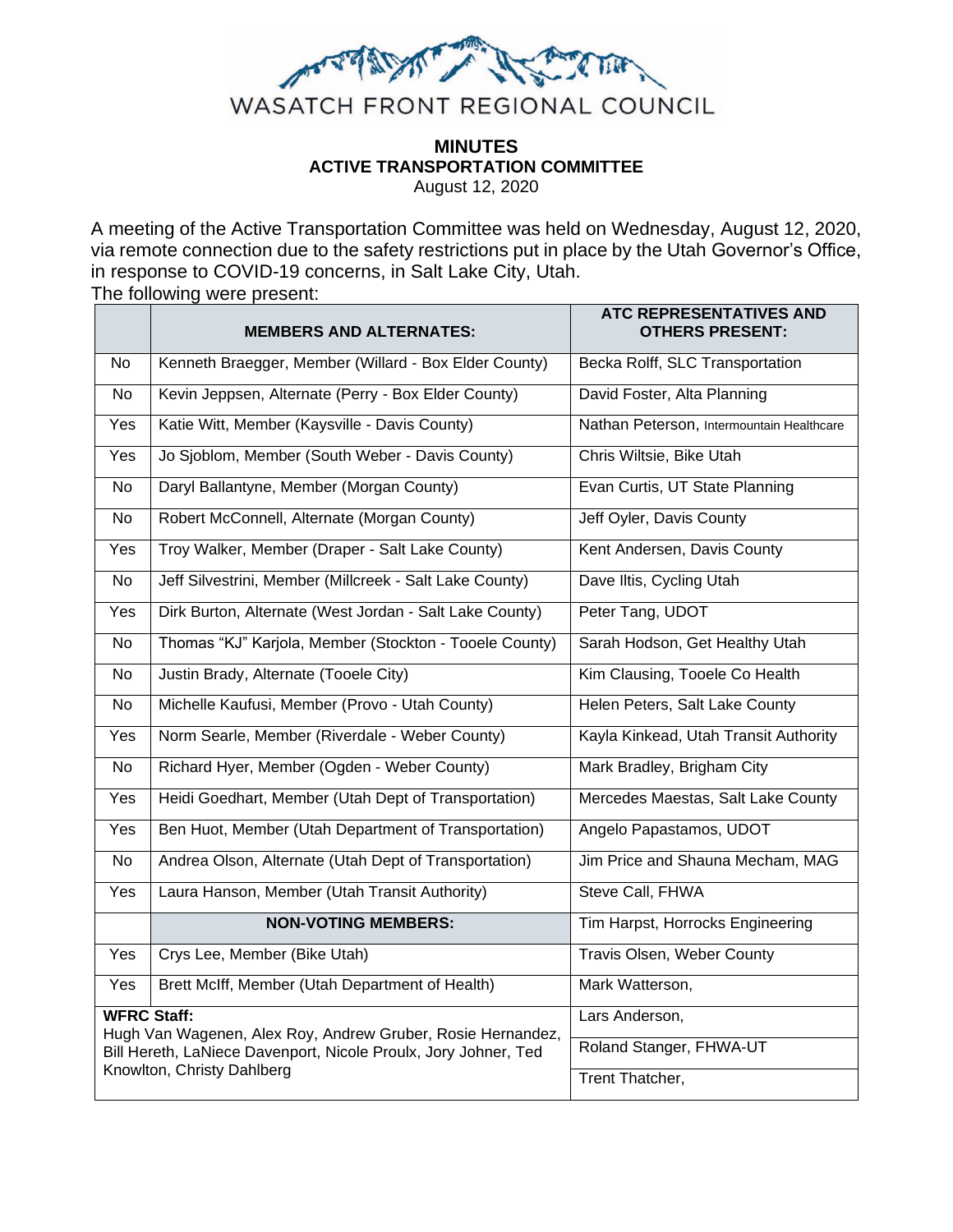#### **1. Introductions and Consent Agenda [00:00:01]**

Mayor Jo Sjoblom, Chair, called the meeting to order at 9:45 a.m. and welcomed committee members and guests. Introductions were made via roll call.

#### **1a. ACTION: Approval of Minutes [00:02:55]**

Mayor Sjoblom entertained a motion to approve the minutes of the Active Transportation Committee meeting held on June 10, 2020. A motion was made by Mayor Dirk Burton and seconded by Mayor Troy Walker, that the minutes be approved without changes. The affirmative motion carried unanimously.

#### **2. Chair Report [00:03:50]**

Mayor Sjoblom initiated her report by presenting on the Weber River Parkway Trail Extension Feasibility Study.

Mayor Troy Walker reported on the trail connection between Lehi and Draper providing safe egress for constituents from county to county.

## **3. Public Comment [00:11:22]**

Mayor Sjoblom opened the meeting for public comment. Dave Iltis, Cycling Utah, reported a lot of work has been done with Emigration Canyon township and the coordinated advocacy campaign to encourage proper bike lanes as the Emigration Canyon gets repaved. Although they were successful in doing so, there was an error on the striping of the center lane, which was placed about a foot and a half off the original plans. **[00:14:27]**  Kim Clausing, Tooele County Health, reported there was a ribbon cutting on Saturday, August 8, 2020, for the underpass on State Route 138 connecting the north and the south sides of Stansbury area. Ms. Clausing reported this was a project she had been working on since 2014. **[00:15:40]** Tim Harpst, Horrocks Engineering, reported there are additional mishaps in Emigration Canyon pertaining to the striping of the newly paved roads, aside from the one mentioned by Mr. Iltis. He stated the township community council is requesting that the municipal services district send a representative to their next meeting to discuss these issues and find a solution.

## **4. TLC / TIP Fall Application Process [00:38:12]**

Alex Roy, WFRC, reported on funding programs for Fiscal Year 2021. He informed the group that if anyone is interested in applying for any of the following WFRC funding programs to contact him or Hugh Van Wagenen, WFRC; Transportation and Land Use Connection Program, Federal Funding Programs, Wasatch Front Economic Development District, and Community Development Block Grant Program. He also reported on the Transportation and Land Use Connection Program (TLC), whose mission is to support local governments planning efforts, implementing the Wasatch Choice Vision. TLC Active Transportation Projects include the Mid-Valley Active Transportation Plan, the Six Cities (Millcreek, Midvale, Murray, Cottonwood Heights, Holladay, and Taylorsville) project, and developing consensus on which routes should have top priority for regional active transportation travel. Lastly, he informed the group that Transportation and Land Use Connection Program Letters of Intent are due to WFRC on September 30, 2020.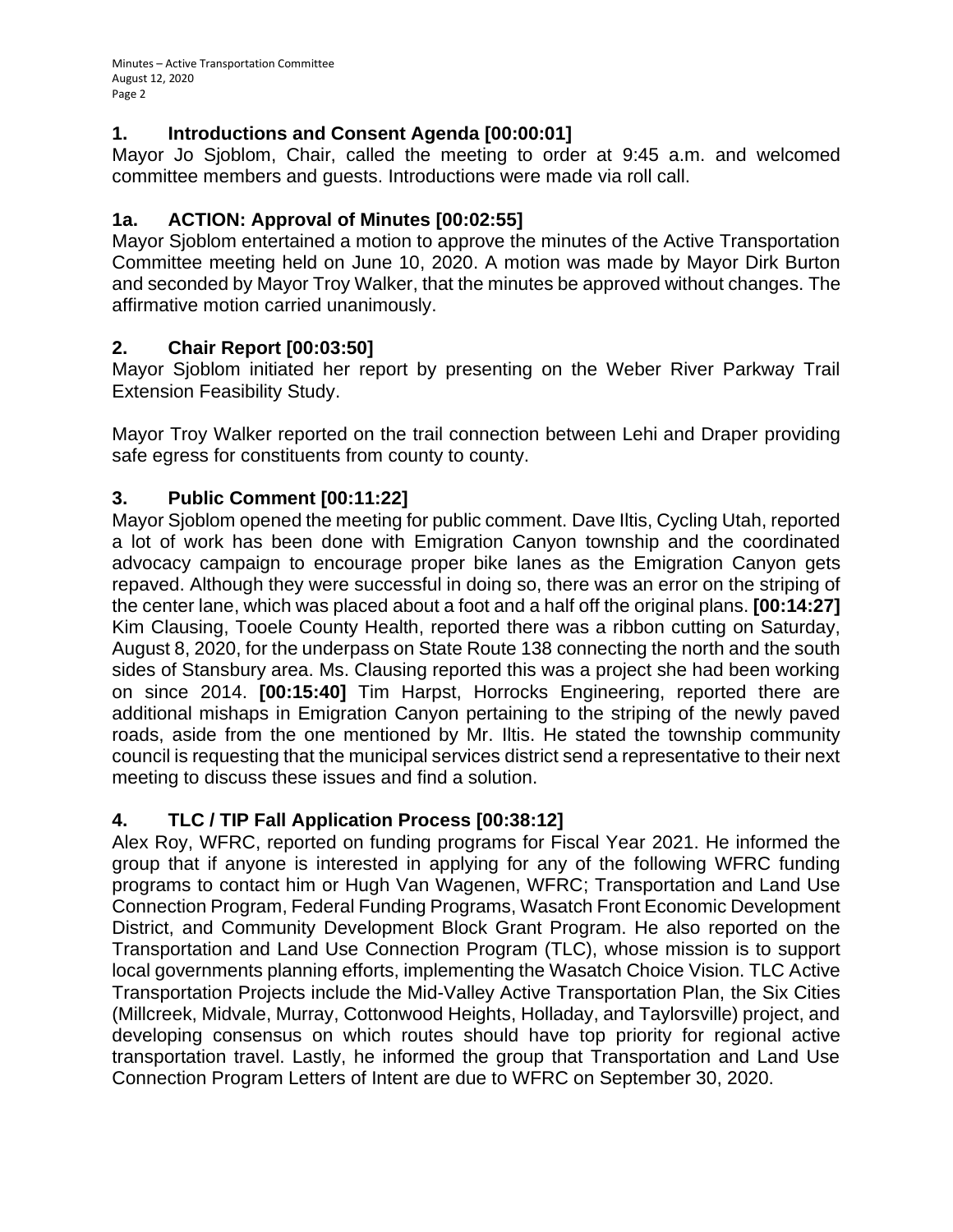#### **5. Utah Leads Together: Economic recovery through AT investment [00:17:20]**

Theresa Foxley, Economic Development Corporation of Utah, provided an update on Utah Leads Together, Utah's plan for health and economic recovery, which consists of Volumes 1-4. She reported Volume 1 was to set forth the expected economic phases; Volume 2 is a color-coded health guidance; Volume 3 is continuing to learn about the virus and the way it interacts and moves; and, Volume 4 is the economy recovery plan.

Ms. Foxley reported that it was determined there are high risk populations that are extra vulnerable to the virus, which has had an unfortunate and very negative impact on multicultural communities. Volume 3 addresses how to manage some of those high-risk populations.

Volume 4 was broken down into three different timelines. The first is a 100-day plan; the second is a 250-day plan; and the third is a 500-ongoing day plan. Ms. Foxley reported there have been a number of programs utilizing CARES funding to help stimulate and support the economy under the In Utah brand. Thirty-five million dollars have been allocated for impacted business who offered discounts to customers.

Ms. Foxley reported one of those programs is the Safe in Utah program, which provides a \$500 million grant for companies to become "COVID compliant." Companies can seek up to \$100 per FTE for expenses to make their spaces "COVID compliant" as employees begin to return to the office, or as customers are allowed back into their shops. This can be used to reimburse purchases of masks, sanitizing equipment, engineering controls, and other physical elements that might help a company.

Ms. Foxley also reported that one of the focuses during the 250-day plan is active transportation and outdoor recreation. The recommendation of Utah Leads Together is that the state and local governments focus on outdoor recreation projects that will increase quality of life in urban communities and bring jobs to gateway communities. It is recommended that the state fund projects to bring recreation opportunities to within 10 miles of every resident's home across the state.

Lastly, she reported on the Learn and Work in Utah program. This program is a \$16.5 million initiative supporting the Utah System of Higher Education's Custom Fit program and several other workforce training programs to provide education and training to displaced workers. A copy of Utah Leads Together Volume 4 can be found at [https://coronavirus-](https://coronavirus-download.utah.gov/Governor/Utah_Leads_Together_Version_4.0_061720.pdf)

[download.utah.gov/Governor/Utah\\_Leads\\_Together\\_Version\\_4.0\\_061720.pdf.](https://coronavirus-download.utah.gov/Governor/Utah_Leads_Together_Version_4.0_061720.pdf)

## **6. TIF Active / TIFF Project Awards [00:49:11]**

Heidi Goedhart, Utah Dept of Transportation, reported on TIF (Transportation Investment Fund) and TTIF (Transit Transportation Investment Fund) Active Transportation projects that have been funded by the Transportation Commission. She reported the TIF Active Process includes; (1) the project is nominated by Local Government or District; (2) ensure that it's part of UDOT's approved Active Transportation Plan, (3) demonstrate that the project will mitigate traffic congestion; (4) demonstrate that local government will be responsible for maintenance; (5) demonstrate that it has a 40% match; and (6) once the project is able to demonstrate it meets criteria, it is then ranked, prioritized, and presented to the Transportation Commission.